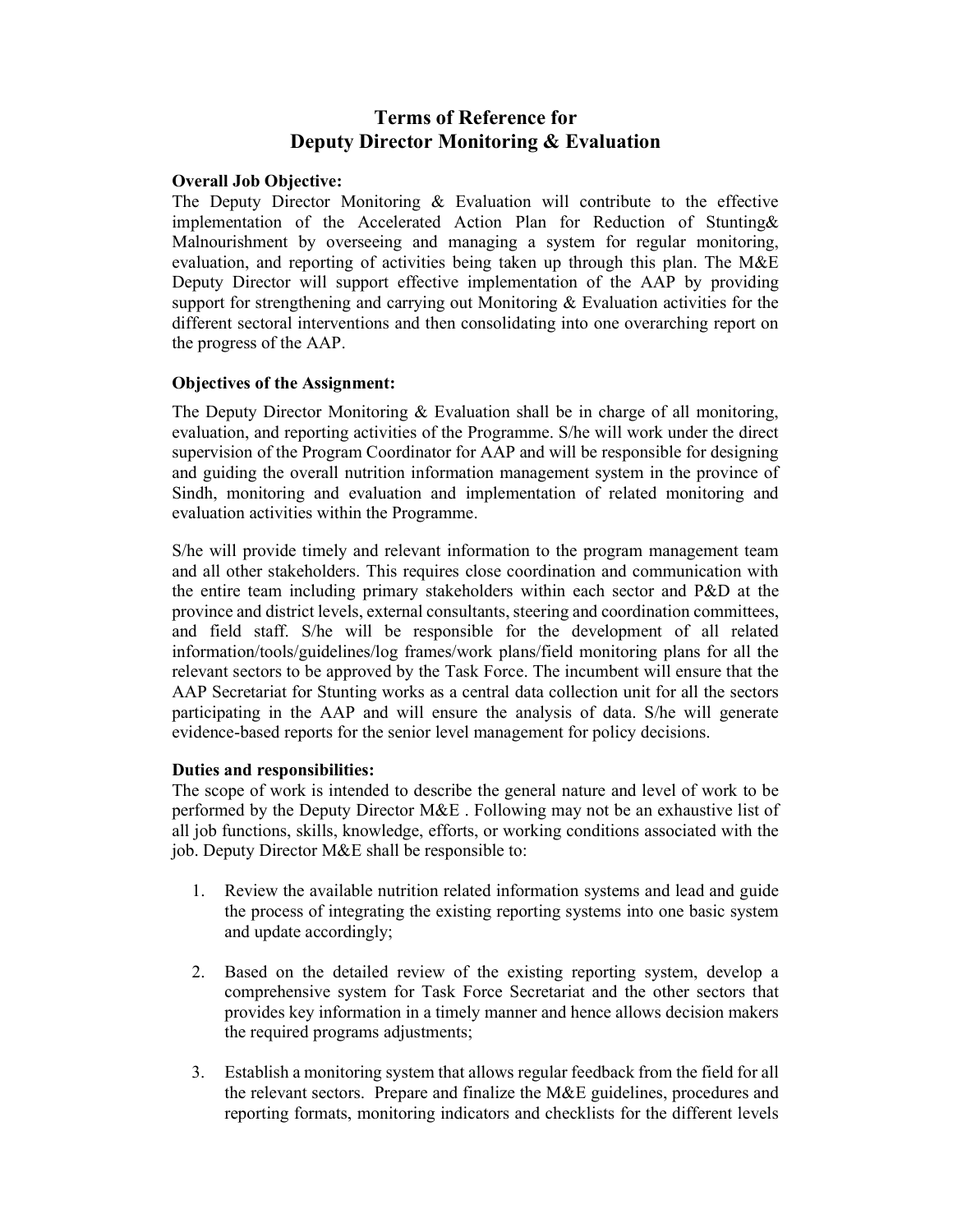and for the different service providers; ensure and facilitate the allocation of financial and human resources required to perform a satisfactory monitoring system;

- 4. Examine in detail the compatibility of the electronic format of the monitoring and evaluation system with various initiatives of all relevant sectors and propose strategies for facilitating the digitization of monitoring and evaluation system for decision-making process by integrating the Program's interventions with other sectoral services;
- 5. Facilitate for a regular monitoring and reporting on agreed project and performance indicators and prepare regular reports;
- 6. Identify information requirements of different primary stakeholders and facilitate the preparation of reports to meet reporting requirements;
- 7. Contribute to the development of the Annual Work Plan of the different sectors, ensuring alignment with sectoral logical frameworks, agreement on annual targets and inclusion of M&E activities in the work plan with budgeting;
- 8. Development of an overall M&E strategy/framework for the AAP to ensure that all the sectors are able to achieve the annual targets;
- 9. The Deputy Director M&E office at AAP secretariat will be serving as a central data collection unit for the different sectors contributing to reducing the stunting rate in the province of Sindh;
- 10. Coordinate and ensure the preparation and finalization of all project reports.
- 11. Serve as key technical liaison to consultants or organizations that shall be contracted to monitor or evaluate the impacts of the NSP and partner services. Review the reports such as baselines, intermediate, progress and end-of-project reports and suggest course corrections for improvements.
- 12. Ensure Key Performance Indicators :

A) Ensure the achievement of reduction of open defecation practices, stock taking of nutritious fish production, and enhancement of contraceptive prevalence rate;

B) Effective vaccination and drenching to the livestock of poor households for food security, public health and enhanced animal productivity;

C) Review the sensitization of nutrition concept in the curriculum;

D)Undertake regular visits to the service delivery areas, to monitor the quality of services provided, compliance of SOPs/Guidelines issued from time to time and to identify where adaptations might be needed;